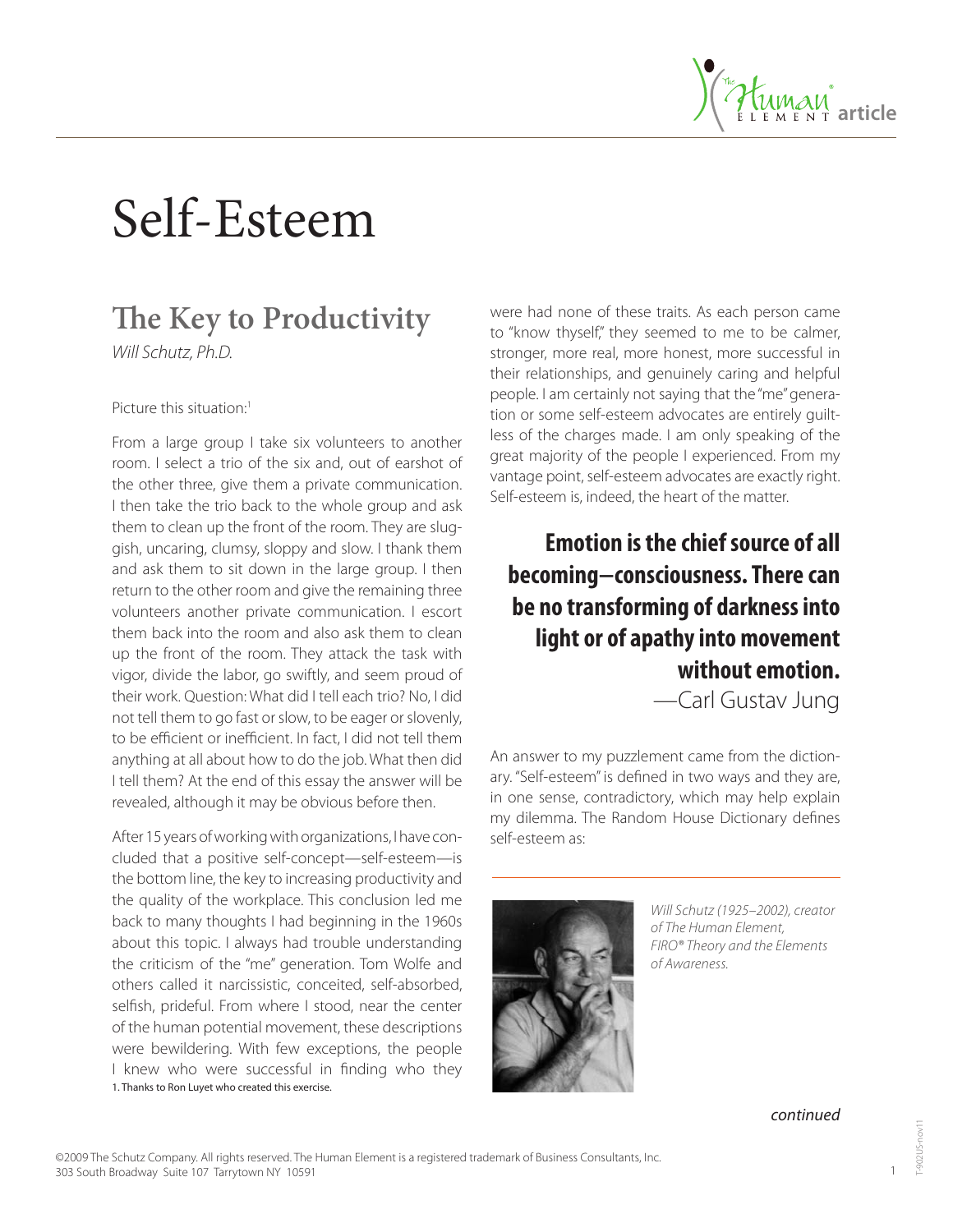**article**

- 1. An objective respect for or favorable impression of oneself.
- 2. An inordinate or exaggeratedly favorable impression of oneself.

Apparently self-esteem advocates assume the first definition, while critics use the second meaning. The confusion may be a result of this paradox: if I have high self-esteem in meaning one (let us call it self-respect), I do not have an exaggerated sense of myself as in meaning two (call it arrogance). It is when I have low self-respect that I become arrogant, brag, and act conceited as a way to try to convince others—which means basically myself—that I am really all right.

# **What is Self-Esteem?**

Self-esteem is the feeling I have about my self-concept. When what I want for myself matches what I perceive myself to be, I have a positive self-concept, which in turn helps me feel as alive, self-determining, selfaware, significant, competent, and likable as I want to be. Self-esteem comes from successfully choosing to be the type of person I want to be.

Self-esteem is both conscious and unconscious. It begins in childhood, and it is developed as I create my self-concept through internalizing (or rejecting) messages about me that I receive from my parents and others, and from my own experiences of what I can and cannot do and what I am and am not. I compare myself to others, or to an idea of the type of person I want to be, or to others' definitions of an ideal.

I am not aware of some parts of my self-concept. I choose them to be unconscious because I am uncomfortable with them, or I feel I cannot or do not want to deal with them. For example, I may have assumed that I was basically a bad boy, therefore not lovable by those who knew me well. I made this feeling of being unlovable unconscious; it was too painful to acknowledge. To hide this feeling from myself, or to defend myself against having to experience it, I may become arrogant; that is

I exaggerate my own importance, or I brag about my accomplishments, or I act too ingratiating. This behavior arises out of unconscious low self-esteem and unconscious low self-respect. I demonstrate self-esteem by being flexible, able to express myself fully, in charge of myself, and having accurate perceptions, and learning to make all my perceptions conscious.

*At the height of the McCarthy era in the late 1940s, I was a graduate student at the University of California at Los Angeles, supporting myself through the G.I. Bill and my salary as a teaching assistant. As a university employee I was required to sign a loyalty oath in order to retain my job. I took the position that I would not sign because I felt people should be judged on the basis of their performance, not their political beliefs. I became very active in opposition to the oath. My father heard of what I was doing and flew out from the Midwest. He spent three days with me discussing the situation and the position I was taking. His attitude was, as always, very logical. "Of course you are right in principle, but you will jeopardize your future. You are an untested teaching assistant. No one knows you, and once you have your degree, others will be hired first. They are less risky for an employer."*

*His arguments persuaded me. I went to lunch with my fellow nonsigners and told them I had decided to sign and "fight from within"—a euphemism we used for dropping the fight. When I left the restaurant and walked into the bright sunlight of Los Angeles, I felt as if I weighed three tons. My muscles were stiff and heavy, and I felt totally dark. At that point, a little voice whispered in my ear: "what kind of person do you want to be?"* 

*"Be quiet," I said. "Can't you see I'm busy being miserable?" But the voice persisted, and I finally got the point: signing or not signing was not a matter of logic. Most people could think of many excellent reasons for taking either position. The decision depended on what kind of person I wanted to be. I decided not to sign the loyalty oath. My body lightened. I felt as if I*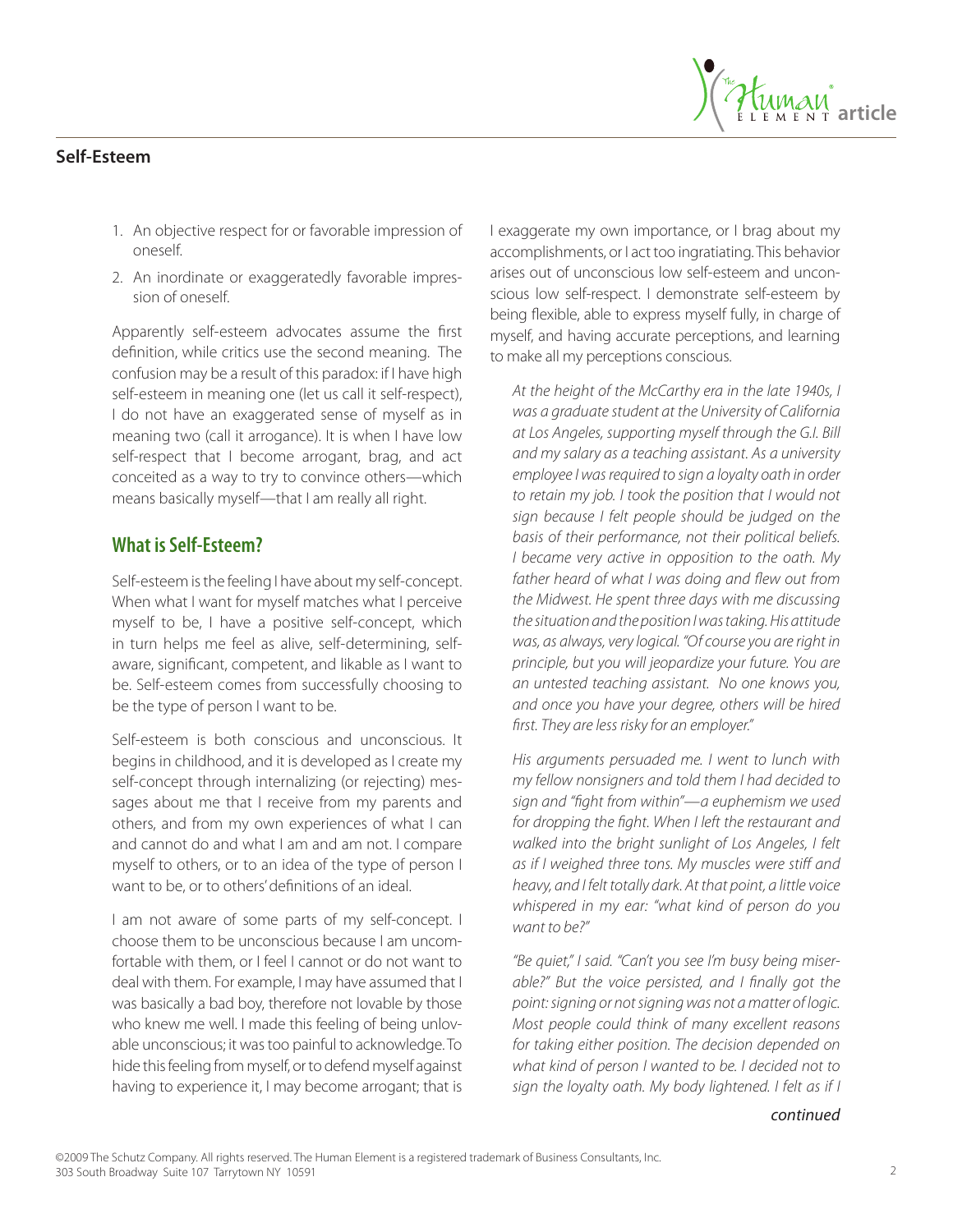

*weighed three ounces. I felt wonderful. My body was telling me what kind of person I wanted to be. When I followed that picture, I felt good. Looking back, I can see that this was my first experience of realizing that my self-esteem depends on how close I am to being the kind of person I want to be.*

To the degree that I experience myself as being like my ideal, and as being unlike the self I want to avoid, I have positive self-esteem. Similarly, the more I fall short of my ideal, the more disappointed I am in myself, the more anger I feel toward myself. Feelings of disappointment in and anger with myself reduce my self-esteem. Why do I feel these inadequacies in my self-concept? How can I heighten my self-esteem? The answer to these questions lies in the concept of choice: I assume I choose feelings and behavior because, ineffective as they may seem, they will lead to a payoff. When I choose low selfesteem, it is because I get a payoff for it.

For example, suppose I want to be funny but am not. I am dour and ponderous. What do I get out of being humorless? On reflection, I find that it feels safer to me. I suspect that people are laughing at me anyway, and I fear that if I take something as a joke when it is meant to be serious, I will be caught off guard and feel hurt. Therefore, I assume that everything is serious, so I can avoid painful surprises. My fear prevents me from being the humorous person I want to be, and that lowers my self-esteem.

When I am not feeling good about myself, compliments and support from other people are pleasant to hear but do not make me feel better for very long, if at all. I dismiss compliments because I believe the complimenters do not know all my faults, all the thoughts and feelings I have, and all the things I have done. If they knew, they wouldn't feel the same way about me. I may even perceive other people's praise or liking for me as a threat. What if I do something to disappoint them? They may withdraw their liking, and so it is risky for me to feel good when they say good things about me. There are other payoffs for choosing not to like

myself more: "It is arrogant to like myself. If I appear modest, people will like me better … People will not expect much of me if I appear unsure of myself … I will not be impertinent enough to think that I am better than my parents or siblings … I would be ridiculous to like myself if no one else did."

# **How Can The Organization Make Use of Self-Esteem?**

Here is a new twist on an old saying: If I give a hungry woman a fish, she won't be hungry. If I teach her how to fish, she'll never be hungry. But, if I create conditions within which she teaches herself how to fish, she'll never be hungry and she may have enhanced self-esteem.

Self-esteem is at the heart of all human relations and productivity in organizations. For example:

- **Teamwork** difficulties arise from individuals' rigidities and defensiveness which come not from difference among members, but from low selfesteem and fear of exposure.
- **Conflict resolution** similarly depends on dissolving individuals' rigidities and getting people to see conflict as a logical puzzle for team members to solve together.
- **Problem solving** is blocked when a person is anxious about being exposed, or is determined to be right, or shows other kinds of defensive behavior that stem from low self-esteem.
- Leadership relies centrally on self-awareness, which in turn requires sufficiently strong selfesteem to acknowledge individual weaknesses and feel comfortable being known to others.
- **Performance appraisal** is successful to the extent each person feels acknowledged for his or her strengths and weaknesses and for who he or she is and, through healthy self-esteem, is willing to give up blame in favor of mutual problem solving.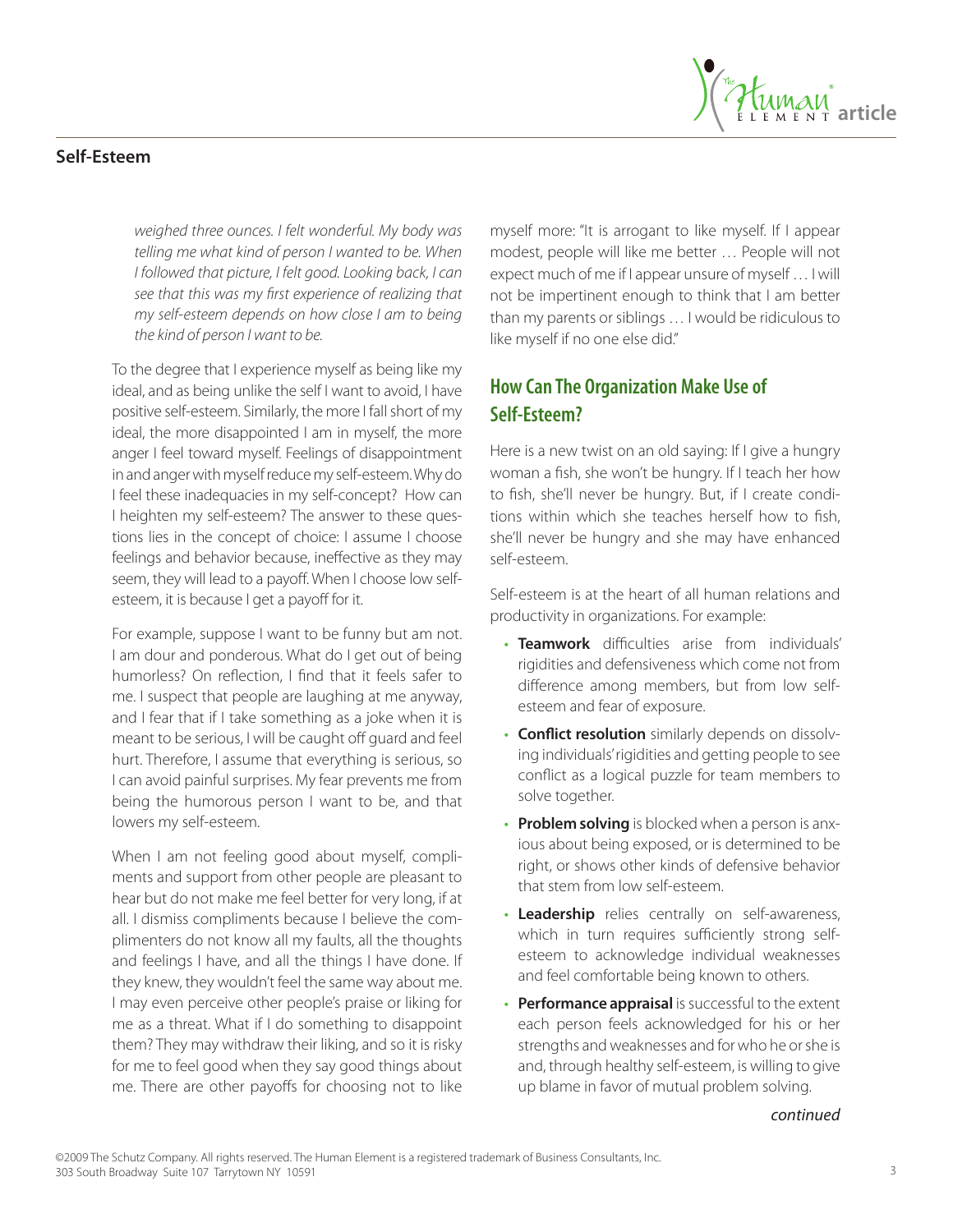

- **· Injury- and illness-free workplaces** may also be attained through self-awareness.
- **Quality** programs succeed when personal agendas based on low self-esteem are handled effectively.
- **Diversity** may be celebrated when threats to the self-concept from "different" groups are alleviated.

Since productive and efficient functioning depends on high self-esteem, the organization can capitalize by enhancing self- esteem. From this standpoint, the goal of the ideal organization is to bring about the greatest self-esteem for the largest number of employees. If all employees have high self-esteem, the organization will inevitably be productive and successful.

But the organization cannot *give* people self-esteem. Providing housing or food or money is sometimes equated with increasing a person's self-esteem. Virtuous as these acts are, they are not necessarily related to increasing self-esteem. A hungry man given food is no longer hungry, but does not necessarily have any better feeling about his own ability to feed himself. This is not to say we should not be generous. It is only to point out that these acts do not inevitably lead to increased self-esteem.

Too widespread is the notion that helping means giving something *I* think is of value. Many of our failures of relationships result from giving you what *I* want to give you and being amazed at your resentment. Such a result follows from not bothering to find out what is of value to *you*. Giving because I want to be seen by others as generous is not true generosity. Typically, it comes from feeling low self-esteem. If I feel truly generous, I bother to find out what will be seen by you as helpful. My focus is on being helpful, not on *being seen* as helpful.

For a social or personal action to be effective for increasing self-esteem, it must be carefully thought through. *Helping is a fine art*. If I want to help you increase your self-esteem, I must be inventive enough to crease conditions within which you will develop your own abilities and overcome your fears of not being adequate (recall the fish story above). It is my experience of doing and being something I formerly did not feel capable of that leads me to feel increased self-esteem. So, although the organization cannot give employees higher self-esteem, it can create conditions within which it is easier for them to enhance their own self-esteem.

#### **Atmosphere Goals of an Ideal Organization**

*To achieve the goal of The organization facilihaving individuals feel … tates an atmosphere of …*

|                          | Alive Participation     |
|--------------------------|-------------------------|
| Self-determining Freedom |                         |
|                          | Self-aware Openness     |
|                          | Significant Recognition |
|                          | Competent Empowerment   |
|                          | Likable Humanity        |

The table lists the specific links between individual self-esteem and the organizational atmosphere conducive to bringing about those individual feelings. More detail on these dimensions follows.

*For the individual,* the goal is to continuously enhance the six dimensions defining self-esteem:

- • **Aliveness**. I'm fully alive. I use myself well. I'm energetic. I'm not bored.
- **Self-determining**. I choose my own life. I'm selfdetermining and autonomous. I feel free and not coerced. I'm responsible for myself.
- • **Self-awareness**. I tell the truth to myself and to others. I'm aware of myself. I'm aware that I have an unconscious and constantly strive to be more conscious. I don't deceive myself.
- **Significance**. I feel significant. I'm an important person. I make a difference.
- • **Competence**. I feel competent. I can cope with the situations presented by life.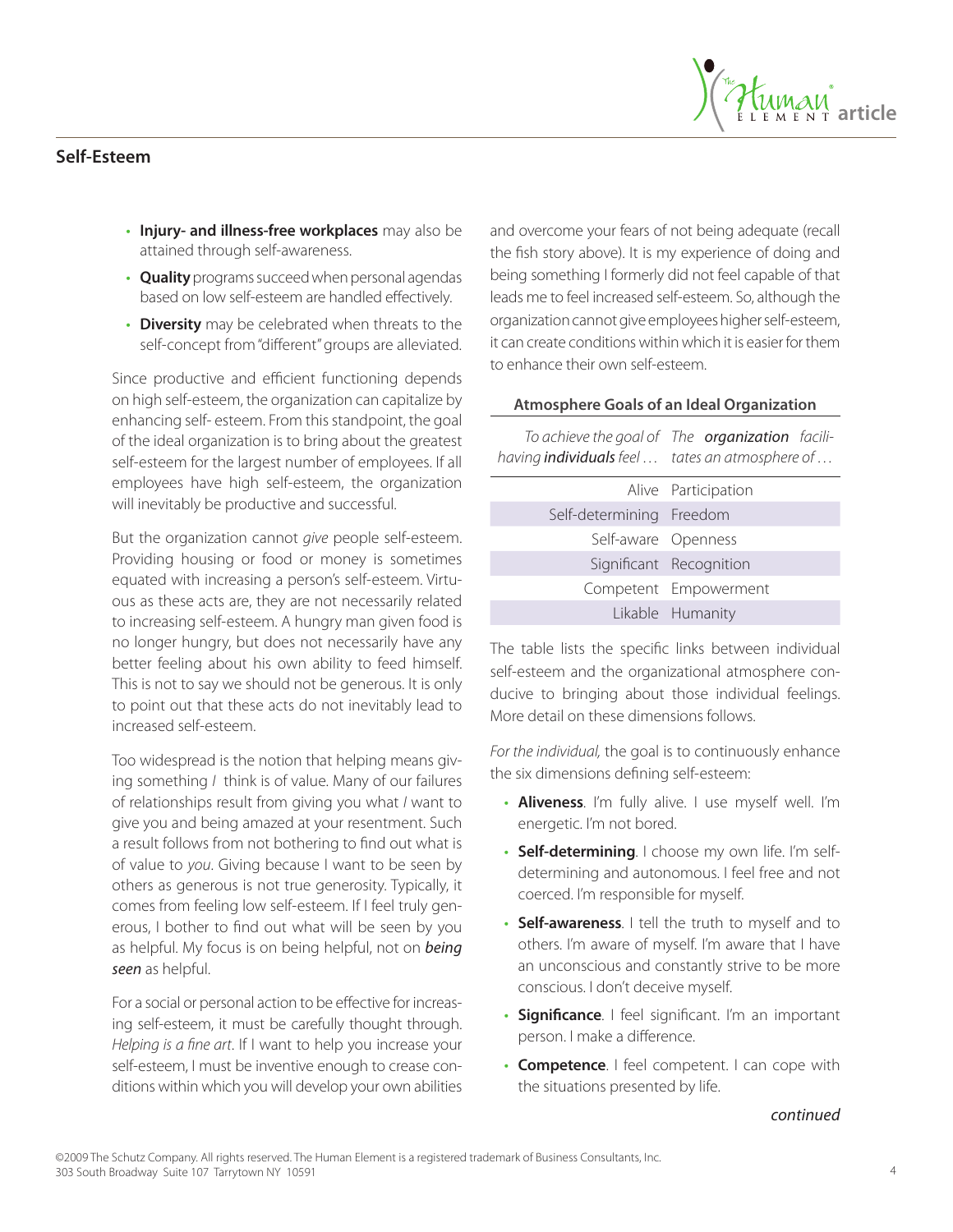

• **Likability**. I feel likable. I enjoy my own company. I like the person I am.

For the *organization*, the goal is to create an atmosphere that fosters all employees' self esteem, specifically by means of the following factors:

- Participation. The organization offers full participation in its business. I, the employee, do not want (nor am I required) to participate in all activities, but I do have the opportunity and am invited to do so. I'm kept informed of company activities and included in the appropriate activities I wish to pursue.
- Freedom. I'm trusted to determine my own best courses of action.
- • **Openness**. The organization and I are fully open with each other. We keep no secrets (except certifiable industrial or security secrets) and do not withhold. I answer all question truthfully and completely.
- **Recognition**. I am known and recognized by the organization. As a policy, the organization routinely acquires an understanding of the worth and abilities of each employee.
- • **Empowerment**. I am fully empowered and do everything voluntarily. I participate in final decisions on all the issues that I know the most about and that most affect me.
- **Humanity**. The organization appreciates and knows me as a person and encourages social contacts.

# **How Can I Increase My Self-Esteem?**

If the organization, or anyone, can't increase my selfesteem, how can I do it myself? Five methods are described here for beginning a process of improving self-esteem.

#### **1. Affirmations**

The first approach is at the behavior level. Although it does not get at the root of low self-esteem, it is helpful to practice more positive behavior while the pursuit of causes—the next four methods—is progressing.

At the level of behavior, these behaviors may be practiced as an aid for increasing self esteem:

- Tell my truth, let myself and others know what my truth is.
- Be aware that I am always choosing and accept responsibility without blame for everything happening in my life
- Seek deeper self-awareness, read, discuss, ponder, improve my awareness of old programs and deeper levels of being.
- Give up blame, postpone judgment, listen and understand before defending or attacking or making others wrong.
- Envision my ideal self. Keep in mind I am choosing the way I want to be.
- Don't lie, don't blame, don't withhold, don't deceive myself.
- Question my limiting beliefs. I am aware that any time I tell myself I cannot do something, I am right.
- Be in touch with my body, listen for ever present cues.
- Treat my growth and myself with respect and patience, rather than irritation and judgment, and maintain the larger perspective of developing along my own path.

#### **2. Ideal Self**

This method converts into a measurement the concept that self-esteem depends on how much I am like my ideal self. It helps me pinpoint which aspects of me are unsatisfactory and therefore prevent me from feeling better about myself. Once I find the unsatisfactory parts, I can discover my payoffs for not being more the way I want to be. By taking the difference between what I am and what I want to be, I derive a measure of my self-esteem.

Example of items are:

- I act more competent than I really feel.
- I don't feel alive enough.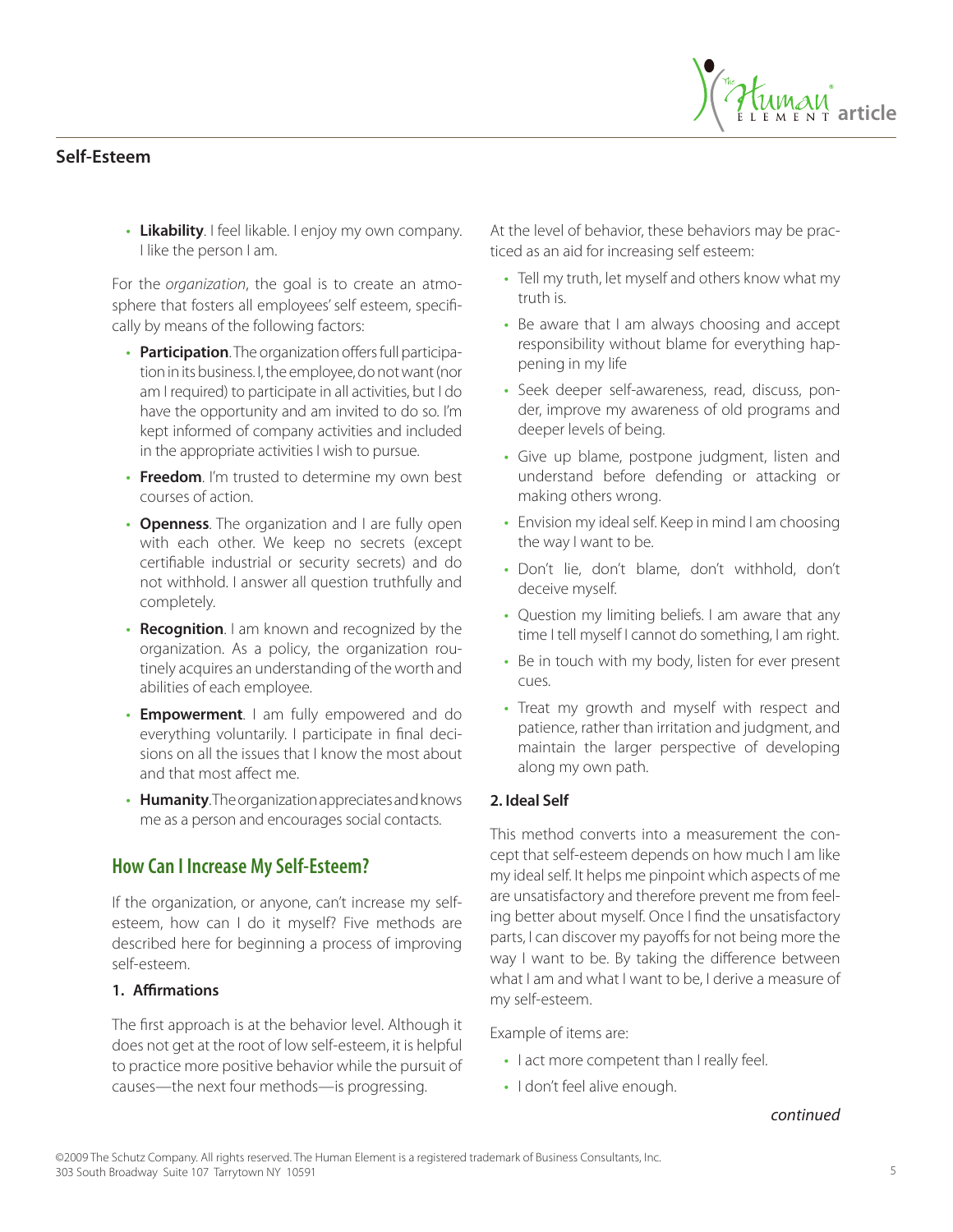**article**

• I prevent people from seeing I am as significant as I am.

### **3. Choice**

Now, I use the concept of choice, or self-responsibility, to take the next step. Rather than simply promise myself to "just change" those items I feel are unsatisfactory, I assume I choose to have these deficiencies because I get a payoff for it. To find the payoff, I remind myself that this is not an exercise in judging myself as good or bad. I must allow myself to see myself without judgment, in the spirit of exploration and understanding. After bringing my payoffs to my awareness, I am in a position to make a conscious decision about what I want to do. For each of the most unsatisfactory items I write down my payoff for feeling this way. The payoff must be positive and not flippant. I keep in mind that the payoffs are rewarding enough to prevent me from esteeming myself more, so they must be potent.

Example of a payoff: I act less competent than I am because I don't want people to be disappointed in me because they expect too much.

### **4. Childhood**

The next approach to improving the self-esteem is through exploring the origins of these unsatisfactory feelings and opinions about myself. Where did I get my ideas about who I am? As with the other approaches, this is not a panacea. It simply points me in directions that are relevant and potentially valuable for increasing my self-esteem. All of these approaches are even more valuable if I can gather another person, or even a group of friends, who will complete these exercises with me and participate in a discussion after we have finished.

Part I: I explore how my feelings about myself may have started in each area of behavior and of feelings. One of the early sources from which I derive my picture of myself is the inferences I drew about myself from my parents' actions around and toward me. This is not an exercise in blaming parents. It is an attempt to understand myself better. I keep in mind that these were always *my interpretations* of what they did. Examples:

*How did my parents react when I said, implied, or felt:* 

*… I want to be included? (Examples, "Can I go with you? Can I sit at the table with you? Can I come into your room? Can I go to the store with you? Can I go visiting with you?")*

*… I want to be in control? (Examples, "I want to do it myself. I won't do what you told me. I want to do it my way.")*

*… I want to be open with you and have you be open with me? (Examples, "Tell me how you really feel about me. Tell me your real feelings about other people, events, or about yourselves. I want you to know how I really feel, what I am afraid of, what I like about myself.")*

Part II: Using the results of this inquiry may help me find the origin of the decisions I made about myself that I am now not satisfied with. To explore where the decisions that determine my self-esteem originated, for each unsatisfactory item listed above I ask myself:

- When is the first time I recall acting or feeling this way?
- Did I ever act this way toward a parent or close relative?
- Did any close relative act or feel this way toward me during my childhood?
- What is my payoff now for acting or feeling this way?
- Is this what I really want?
- What am I willing to do about it?
- 2. Ron Luyet also made the original formulation of these satatements.
- 3. The complete statement of the next three steps are presented in the instrument called Element E: Self Esteem™, available from The Schutz Company. (866) 302-2720.